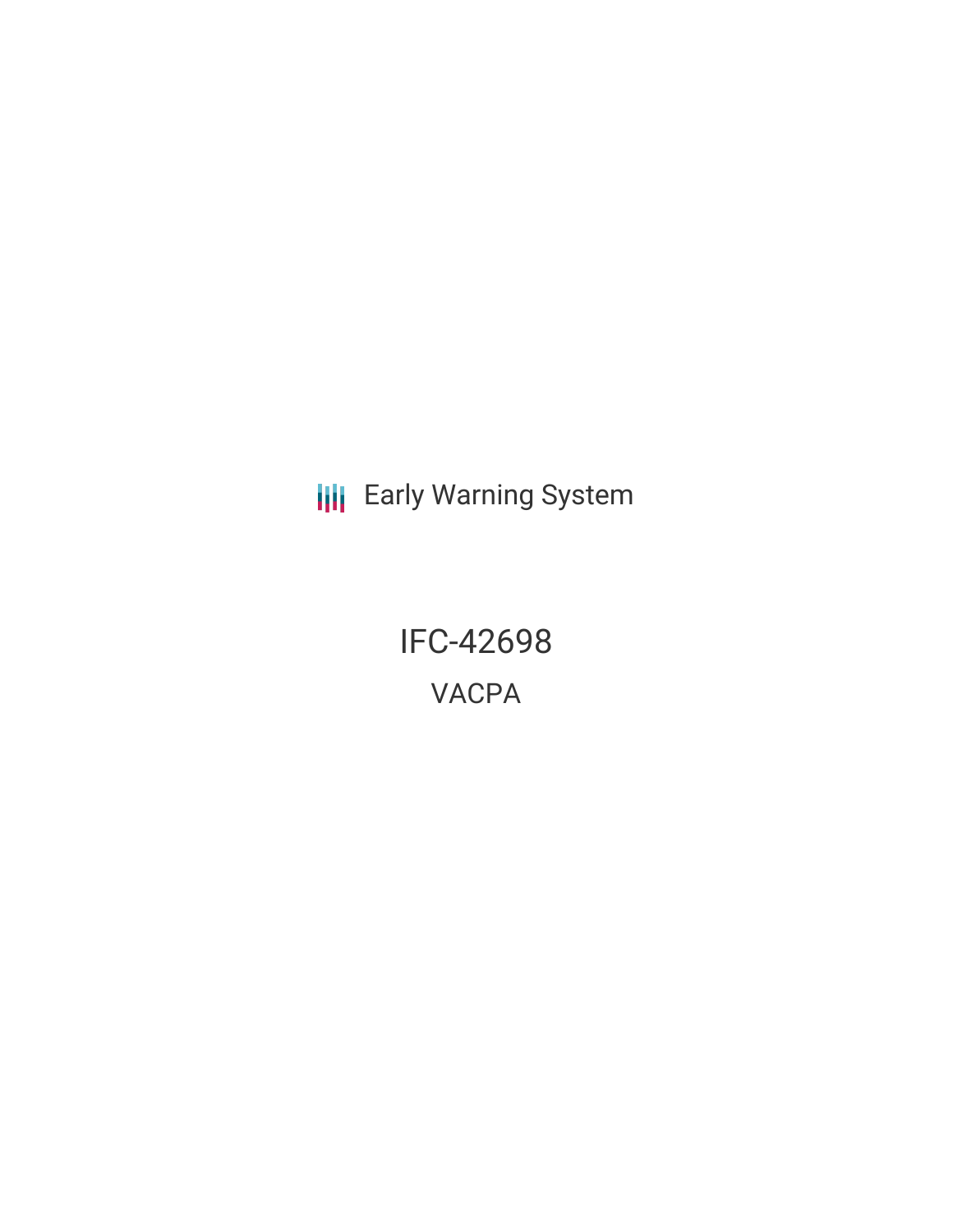# **Quick Facts**

| <b>Countries</b>               | Tunisia                                 |
|--------------------------------|-----------------------------------------|
| <b>Financial Institutions</b>  | International Finance Corporation (IFC) |
| <b>Status</b>                  | Approved                                |
| <b>Bank Risk Rating</b>        | B                                       |
| <b>Voting Date</b>             | 2020-06-10                              |
| <b>Borrower</b>                | Boudjebel S.A. VACPA                    |
| <b>Sectors</b>                 | <b>Agriculture and Forestry</b>         |
| <b>Investment Type(s)</b>      | Loan                                    |
| <b>Investment Amount (USD)</b> | $$6.12$ million                         |
| <b>Loan Amount (USD)</b>       | $$6.12$ million                         |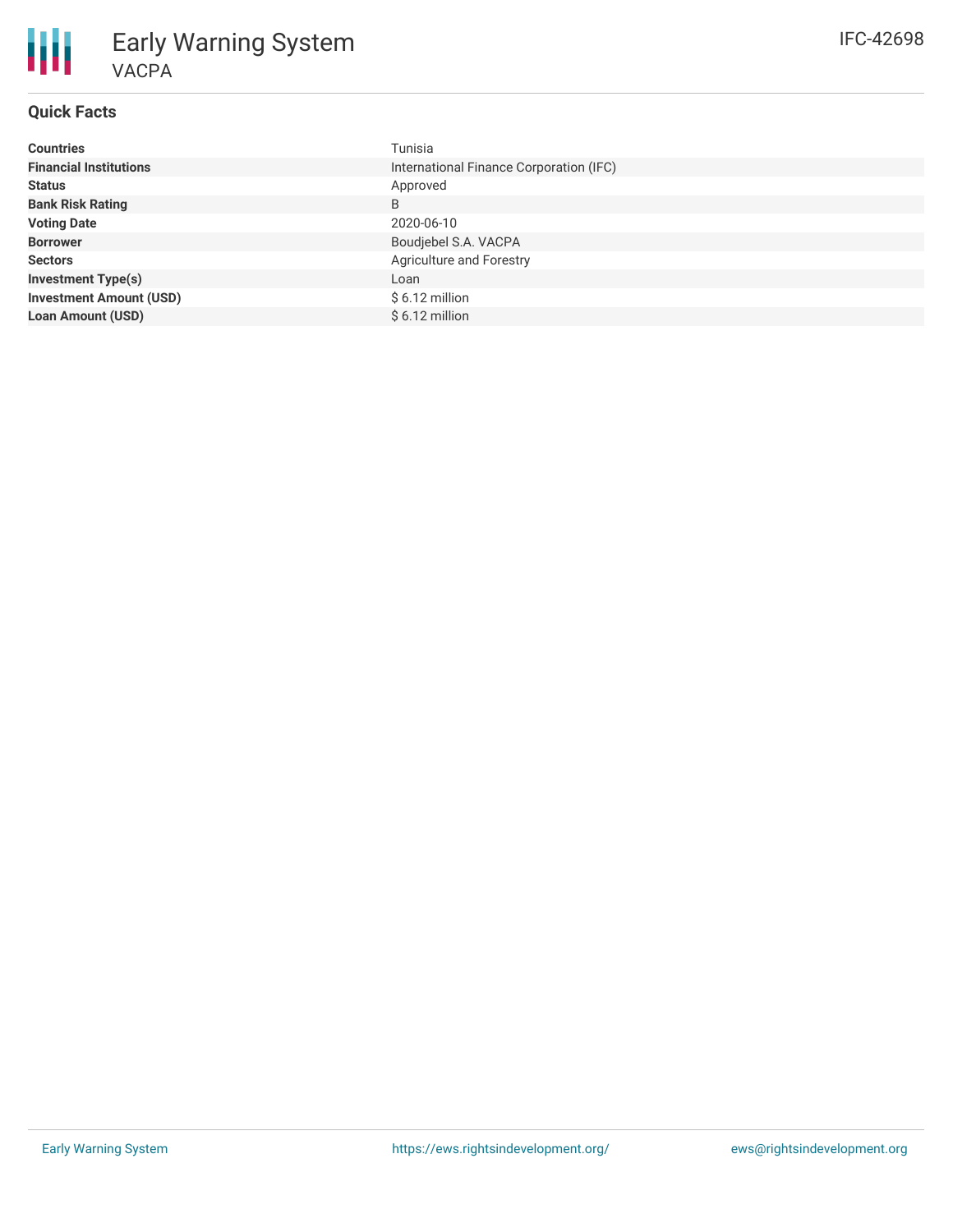

### **Project Description**

According to bank documents, the proposed investment consists of a EUR10 million senior loan to Boudjebel S.A. VACPA, a Tunisian date processor and exporter in Tunisia ("VACPA") to be committed in two tranches. IFC's first tranche will finance much needed working capital to support Company's operations during the COVID-19 crisis and the second tranche will be used to (i) establish a production unit for date juice concentrate and (ii) upgrade its existing processing unit and (iii) upgrade supply chain improvement program (PASA).

This project or financing is part of IFC's COVID-19 response, as stated on the IFC website. You can find additional information at: [https://www.ifc.org/wps/wcm/connect/news\\_ext\\_content/ifc\\_external\\_corporate\\_site/news+and+events/covid-19/covid-19](https://www.ifc.org/wps/wcm/connect/news_ext_content/ifc_external_corporate_site/news+and+events/covid-19/covid-19-projects) projects.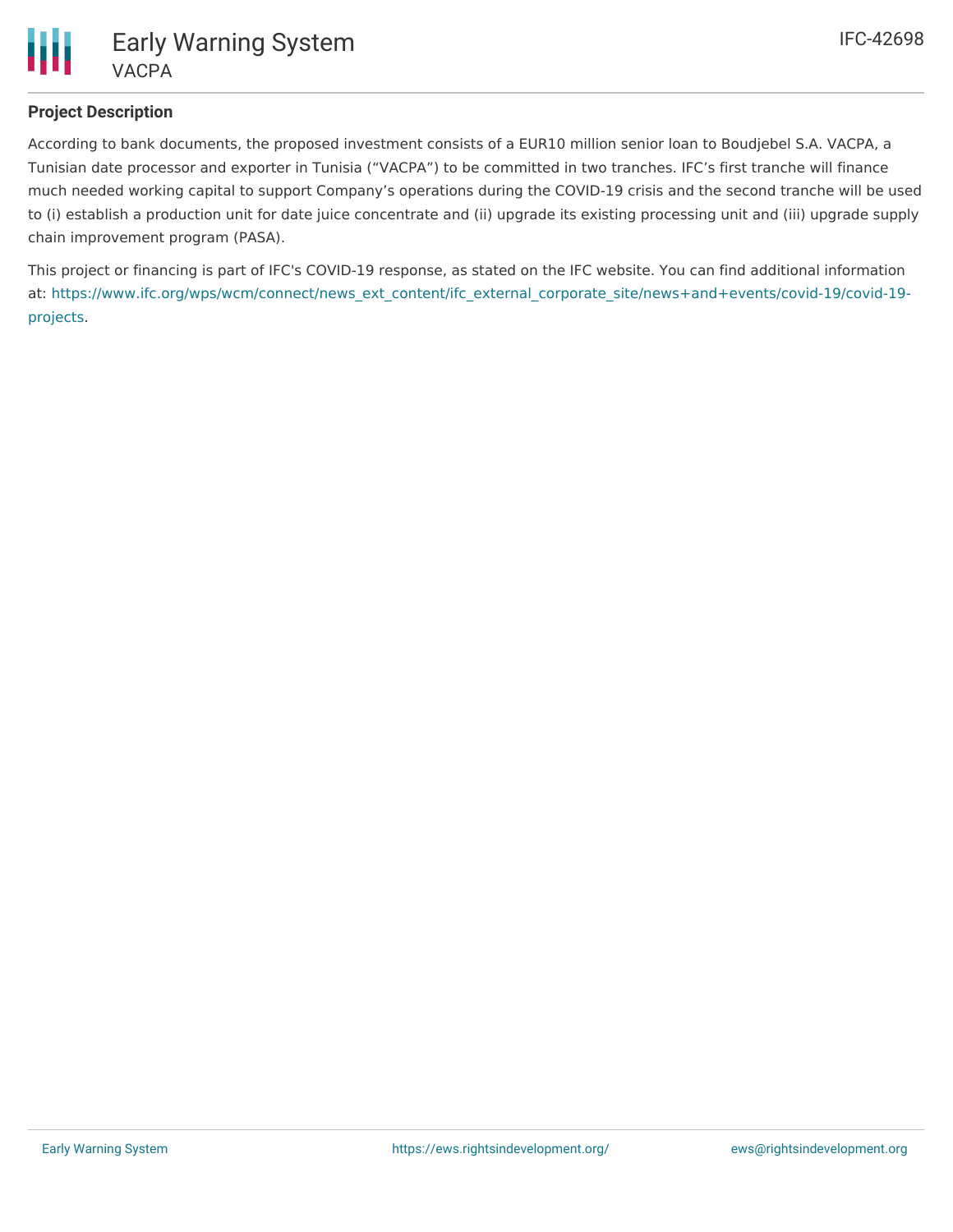

#### **Investment Description**

• International Finance Corporation (IFC)

The proposed IFC financing amounts to EUR10 million. Within the scope of the Project, IFC's financing will be directly used to support VACPA's capital expenditures and working capital needs in Tunisia.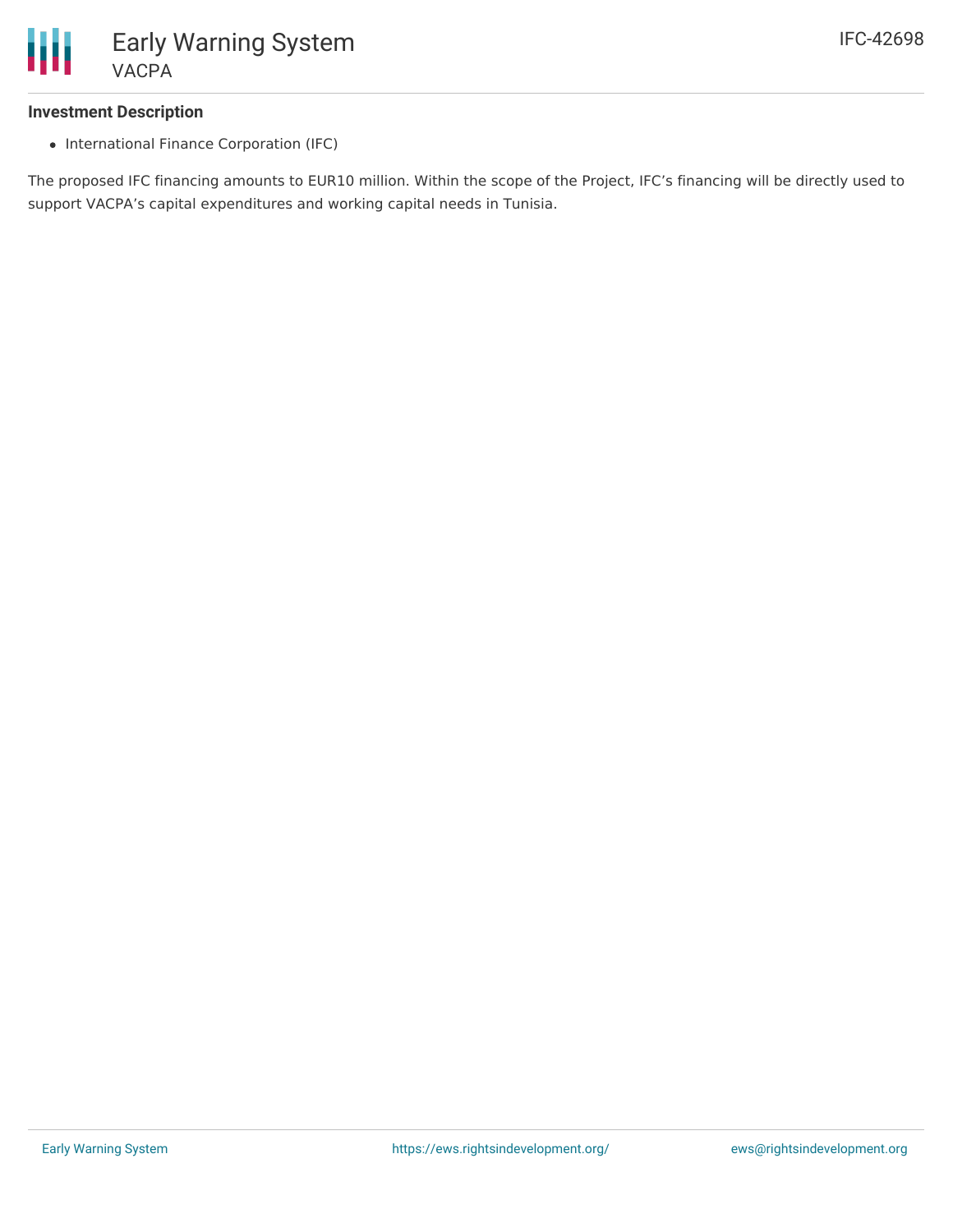

## **Private Actors Description**

Founded in 1983 by Mr. Mohsen Boujbel (the "Sponsor"), VACPA processes the collection, packaging and export of organic and conventional dates. VACPA is the largest date exporter in Tunisia, with 10% market share in volume and 12% market share in total value as of FY19. With over 1,600 employees and an access over 1,000 farmers, the Company serves c.100 clients globally across N. America, Western and Central Europe and South-East Asia. VACPA has been the first Tunisian agribusiness company to be certified ISO 9001 (Quality Management) in 1998 and also holds several international certifications in food and environment safety including IFS, BRC, ISO 22000 (Food Safety Management), ISO 14001 (Environmental Management) and Global GAP.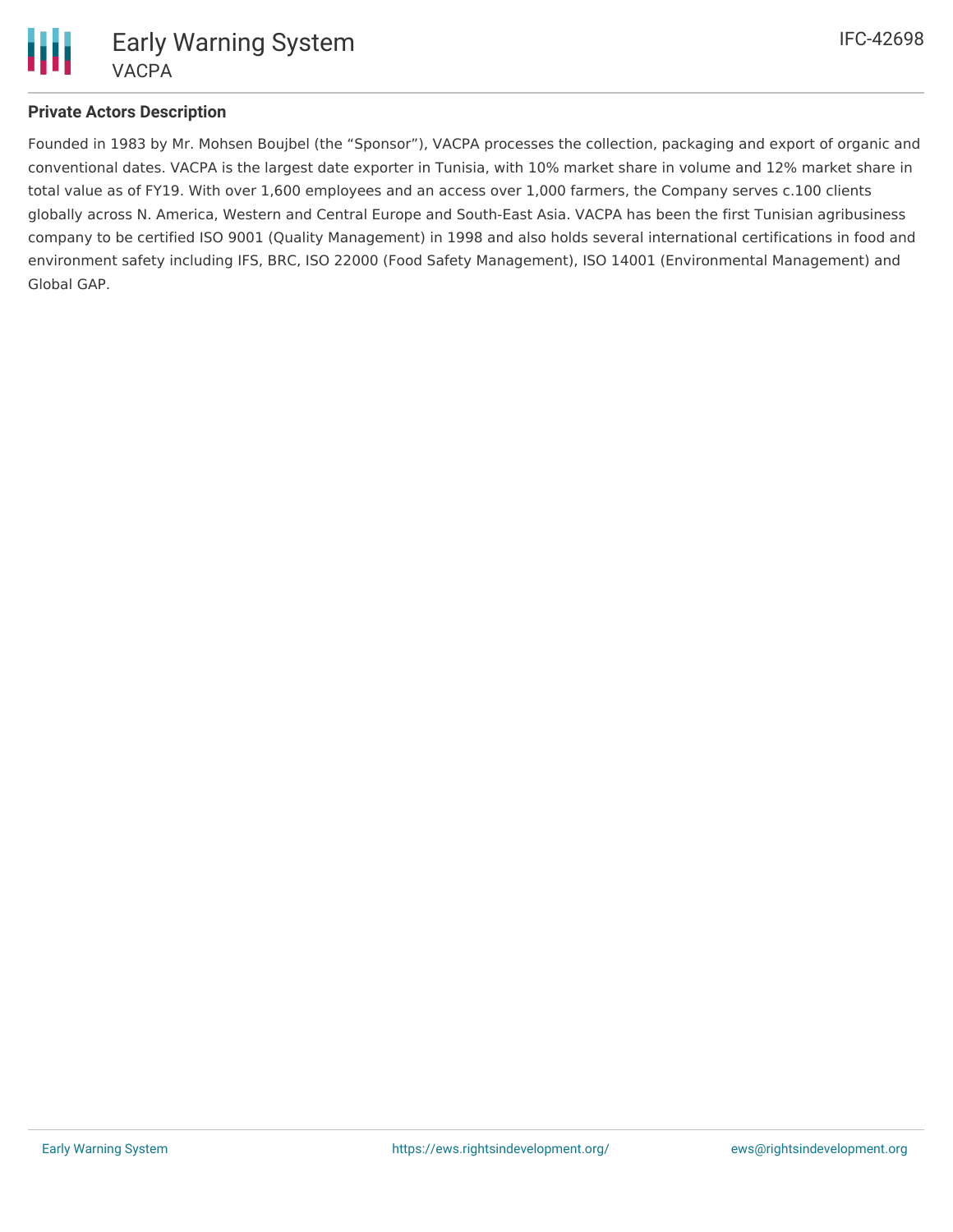



| <b>Private Actor 1</b> | <b>Private Actor</b><br><sup>1</sup> Role | <b>Private Actor</b><br>1 Sector | <b>Relation</b>          | <b>Private Actor 2</b> | <b>Private Actor</b><br>2 Role | <b>Private Actor</b><br>2 Sector |
|------------------------|-------------------------------------------|----------------------------------|--------------------------|------------------------|--------------------------------|----------------------------------|
|                        | $\overline{\phantom{0}}$                  | $\overline{\phantom{a}}$         | $\overline{\phantom{a}}$ | Boudjebel S.A. VACPA   | Client                         | $\overline{\phantom{0}}$         |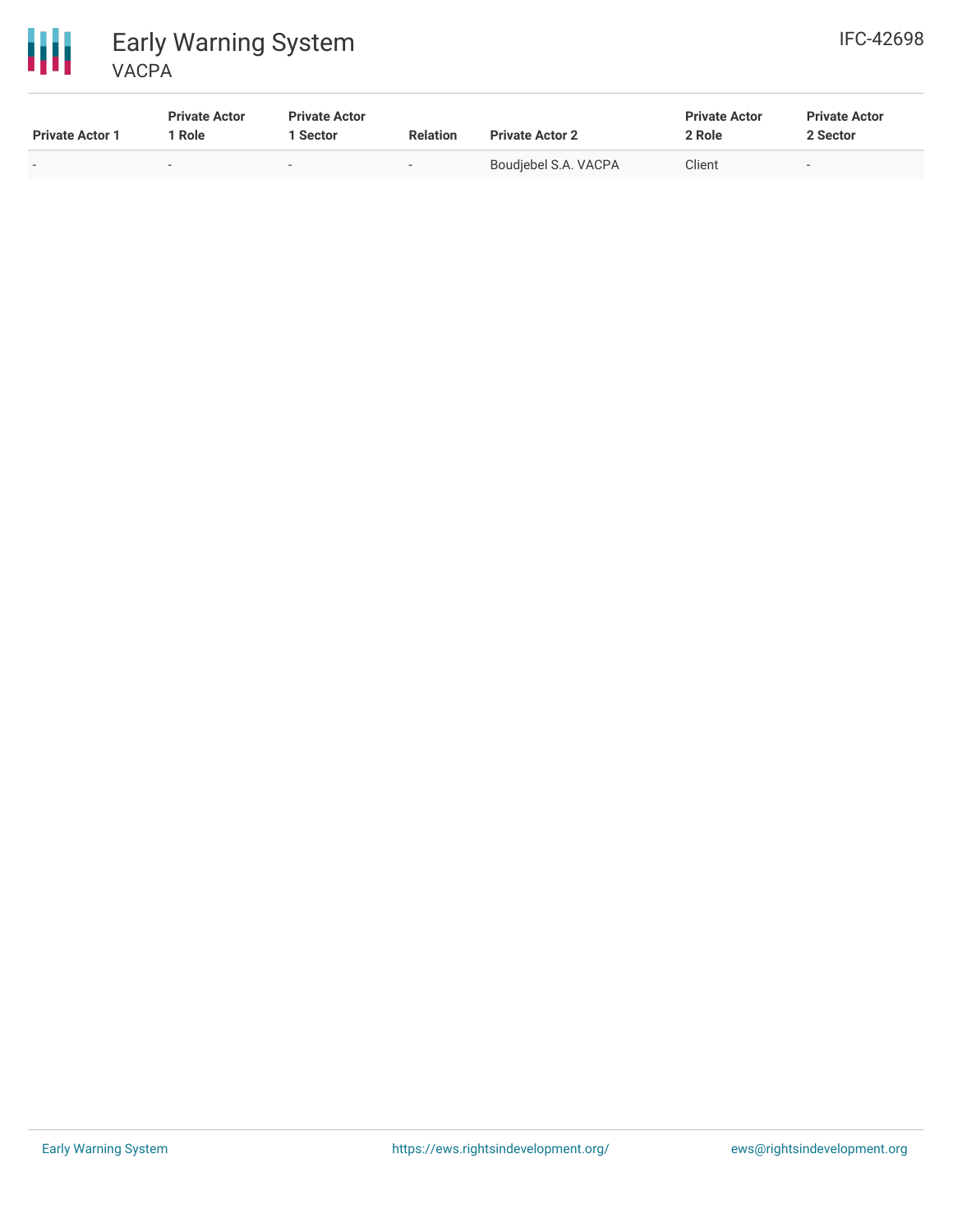

## **Contact Information**

Boudjebel VACPA SA Mohsen Boujbel Chief Executive Officer (+216) 72 292 133 contact@boudjebeldates.com Boudjebel SA VACPA, Route de Menzel Bouzelfa 8021 Beni Khalled, Tunisia Website: <https://www.boudjebeldates.com/en/>

### **ACCOUNTABILITY MECHANISM OF IFC**

The Compliance Advisor Ombudsman (CAO) is the independent complaint mechanism and fact-finding body for people who believe they are likely to be, or have been, adversely affected by an IFC or MIGA- financed project. If you submit a complaint to the CAO, they may assist you in resolving a dispute with the company and/or investigate to assess whether the IFC is following its own policies and procedures for preventing harm to people or the environment. If you want to submit a complaint electronically, you can email the CAO at CAO@worldbankgroup.org. You can learn more about the CAO and how to file a complaint at http://www.cao-ombudsman.org/